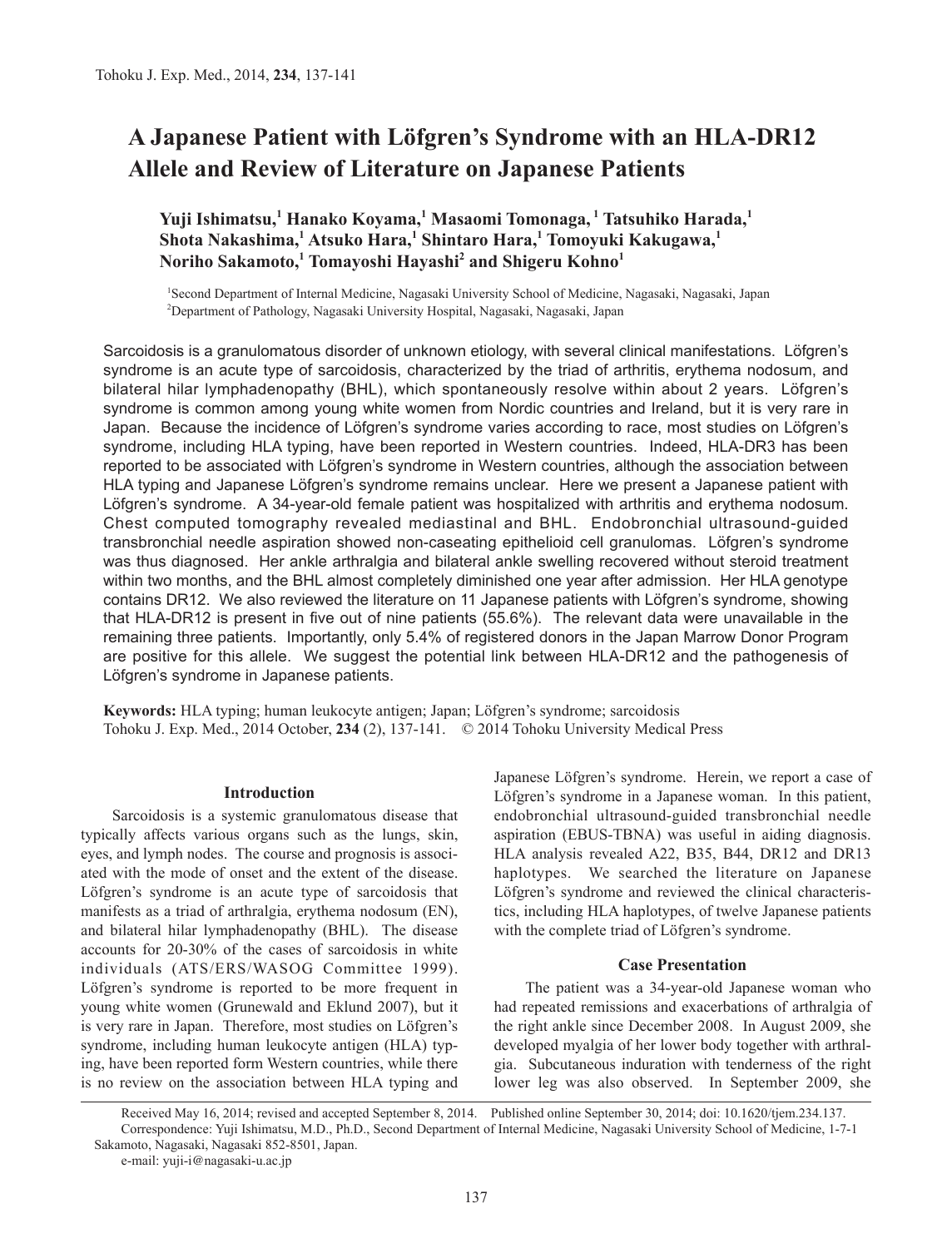

Fig. 1. Chest radiograph on admission. Chest radiograph on admission showed bilateral hilar lymphadenopathy (BHL).

noticed occasional low-grade fever and visited the orthopedist. Since an extremity X-ray did not reveal distinct abnormalities, she was referred to our hospital for further examination. At that time, the ankle joint of her right leg was swollen and painful. No neurological and ophthalmological abnormalities were observed.

Physical examination revealed bilateral swelling of the ankles and EN of the right lower extremity, which was proved by biopsy. Her laboratory tests indicated a normal level of C-reactive protein (CRP) at 0.05 mg/dL (normal:  $\leq$  0.17 mg/dL), and slightly elevated level of soluble interleukin-2 receptor (sIL-2R) at 865 U/mL (normal: 145-518 U/mL). Angiotensin-converting enzyme (ACE) levels were within normal limits, at 17.5 U/L (normal: 7.0-25.0 U/L), and antinuclear antibody (ANA) and anti-cyclic citrullinated peptide (CCP) antibodies were negative. Respiratory function tests and arterial gases were normal. Electrocardiography and ultrasound cardiography showed normal findings. Her reaction to a tuberculin skin test was erythema of 11 mm. HLA typing revealed HLA-A22, B35, B44, DR12, and DR13 haplotypes. Chest radiography revealed BHL (Fig. 1) and chest computed tomography (CT) scan demonstrated bilateral mediastinal and hilar lymphadenopathy (Fig. 2). Gallium scintigraphy showed abnormal radioisotope uptake by the hilar and pretracheal lymph nodes bilaterally. Bronchoalveolar lavage (BAL) fluid with 63.3% recovery rate showed a normal total cell count  $(2.1 \times 10^5 \text{ cells/mL})$ , normal proportion of lymphocytes (6%), and slight elevation of the CD4/CD8 ratio (3.4). EBUS-TBNA revealed non-caseating epithelioid cell granulomas (Fig. 3), although transbronchial lung biopsy (TBLB) did not. Based on the above clinical presentation and diagnostic evaluations, she was diagnosed with Löfgren's syn-



Fig. 2. Chest computed tomography (CT) scan on admission. Chest CT scan on admission showed bilateral hilar and mediastinal lymphadenopathy. Abbreviations: AAo, ascending aorta; DAo, descending aorta; LN, lymph node; PA, pulmonary artery; SVC, superior vena cava.



Fig. 3. Pathological finding of the mediastinal lymph node (hematoxylin-eosin staining). A histological specimen obtained by Endobronchial ultrasound-guided transbronchial needle aspiration revealed non-caseating epithelioid cell granulomas.

drome. Her ankle arthralgia and bilateral ankle swelling recovered without treatment within 2 months, while the BHL almost completely diminished 1 year after admission.

## **Discussion**

Sarcoidosis is a systemic granulomatous disease, which frequently presents with BHL, pulmonary infiltration, and ocular and skin lesions. Serum ACE is considered a possible biochemical marker of active sarcoidosis.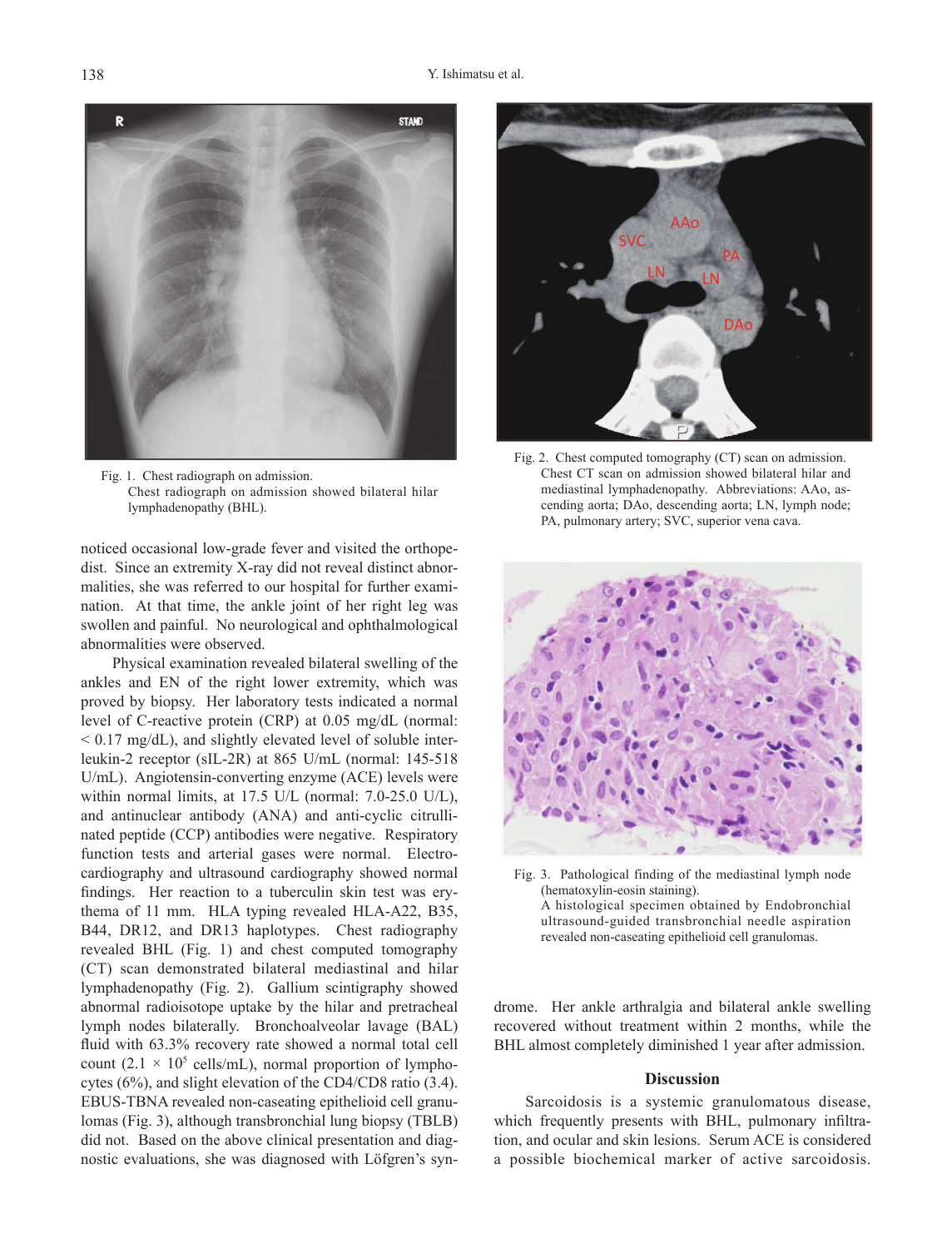Löfgren's syndrome, an acute type of sarcoidosis, has been reported to be more frequent in some geographical areas and races, particularly in young white women from the Nordic countries and Ireland, and has a favorable prognosis (Mana et al. 1999; Grunewald and Eklund 2007). Owing to its relatively common occurrence in Europe and the United States, a patient with Löfgren's syndrome presenting with the three characteristic symptoms can be diagnosed without biopsy in these countries (ATS/ERS/WASOG Committee 1999; Mana et al. 1999; Iannuzzi and Fontana 2011). In Japan, however, the occurrence of Löfgren's syndrome is extremely rare and Japanese clinicians likely underdiagnose and/or underreport this condition (Ohno and Ishigatsubo 2006). We searched the literature in English and in Japanese for Japanese patients who were diagnosed with Löfgren's syndrome with the confirmation of all three symptoms, arthritis, EN, and BHL, and reviewed the clinical characteristics of twelve patients, including our case (Table 1) (Iino et al. 1991; Koseki et al. 1998; Higashimoto et al. 2002; Niimi et al. 2003; Oshima et al. 2003; Izumo et al. 2005; Ohta et al. 2006; Sugimoto et al. 2006; Kosaka et al. 2007; Takasa et al. 2012; Mori et al. 2013). Ten patients shown in Table 1 were women (83.3%), with a mean age of 34 years (range, 23-52 years), which was similar to the age range of patients in previous reports from Europe and the United States (Mana et al. 1999; Grunewald and Eklund 2007). The onset of disease was in March in four of the eight Japanese cases with known onset date (50%). This supports the observations of previous reports that mentioned a seasonal clustering of Löfgren's syndrome in the spring months (Mana et al. 1999; Grunewald and Eklund 2007). Fever had developed in eight cases (75%), which was high compared to 38% of 186 patients revisited by Mana et al. (1999). An increase in serum ACE levels was observed in only four of the twelve cases. The tuberculin skin test was negative in eight of the ten cases. Nine Japanese cases of Löfgren's syndrome were diagnosed histologically by fiberoptic bronchoscopy, video-assisted thoracoscopic surgery (VATS) and skin biopsy (for skin lesions other than EN), although these procedures are not considered necessary to diagnose Löfgren's syndrome in Europe and the United States. Our case was considered as stage I with BHL on chest radiography and was diagnosed as Löfgren's syndrome by EBUS-TBNA which histologically revealed non-caseating granulomas but TBLB not. Moreover, since Löfgren's syndrome is known to have an acute onset with remission of the sarcoidosis activity within the first 2 years (usually between 3 and 12 months), EBUS-TBNA could be useful for the proper and prompt diagnosis of Löfgren's syndrome in a patient population in which its occurrence is uncommon, such as in Japan. BAL performed in ten patients showed that the median BAL lymphocytes percentage was 41% (6-66%) and the median CD4/CD8 ratio was 6.5 (1.1-19.9). Mana et al. (1999) reported that most patients with Löfgren's syndrome were treated with non-steroidal anti-inflammatory drugs for the relief of certain symptoms and that only 13 of 133 patients (9.8%) required steroid treatment because the Löfgren's syndrome patients attained remission within the first 2 years. Grunewald and Eklund (2009) reported that 58 of 301 patients (19%) required treatment with oral steroids at the time of or immediately after diagnosis and they suggested that DRB1\*03-negative patients should be carefully observed and be considered for treatment at an early stage because only half of DRB1\*03-negative patients recovered within 2 years although most DRB1\*03-positive patients recovered. In our review of Japanese cases with Löfgren's syndrome, seven of 12 patients (58.3%) were treated with oral steroids, and notably, all patients with HLA-DR12, except for our patient, were treated with oral steroids (Table 1). As these findings show, the proportion of Japanese patients with Löfgren's syndrome who receive oral steroids is higher than that in Western countries. It was unclear whether the increased use of oral steroids in Japan was influenced by the genetic association with the disease course or the unfamiliarity with Löfgren's syndrome in Japan.

The pathogenesis of sarcoidosis could be linked to a genetic predisposition and environmental factors. HLA class II alleles (HLA class II can form a complex with antigenic proteins and T-cell receptors to provide the first signal for T-cell activation) have been frequently reported as being involved in the development of sarcoidosis (Moller and Chen 2002), and several infectious agents (e.g., *Propionibacterium acnes*, *Borrelia burgdorferi* and *Mycobacterium tuberculosis*) have been implicated as potential causes of sarcoidosis (ATS/ERS/WASOG Committee 1999; Iannuzzi and Fontana 2011). Further, especially for Löfgren's syndrome, the greater prevalence in certain geographic areas and seasonal clustering during spring, as described previously, suggest that a combination of genetic predisposition and environmental factors are important in the development of this condition (ATS/ERS/ WASOG Committee 1999; Mana et al. 1999; Grunewald and Eklund 2007).

Several reports on HLA class II alleles associated with sarcoidosis and Löfgren's syndrome have shown variations according to region, race, and country. For example, the association with HLA-DR3 haplotype and Löfgren's syndrome has been widely reported in Europe and the United States (Grunewald and Eklund 2009; Grunewald et al. 2010). However, HLA-DR3 was not seen in any of the Japanese cases with Löfgren's syndrome described in Table 1, while HLA-DR12 was present in five out of nine cases (55.6%) (data were unavailable in the remaining three cases), which is high compared to the 5.4% rate of positivity seen in registered donors in the Japan Marrow Donor Program (JMDP) (Moriyama et al. 2006) and to the 22.2% rate of Japanese patients with sarcoidosis (Ishihara et al. 1994). In 1994, Kunikane et al. reported the relationship between the pathogenesis of Japanese sarcoidosis and HLA-DRw52 (Kunikane et al. 1994), which is suggested as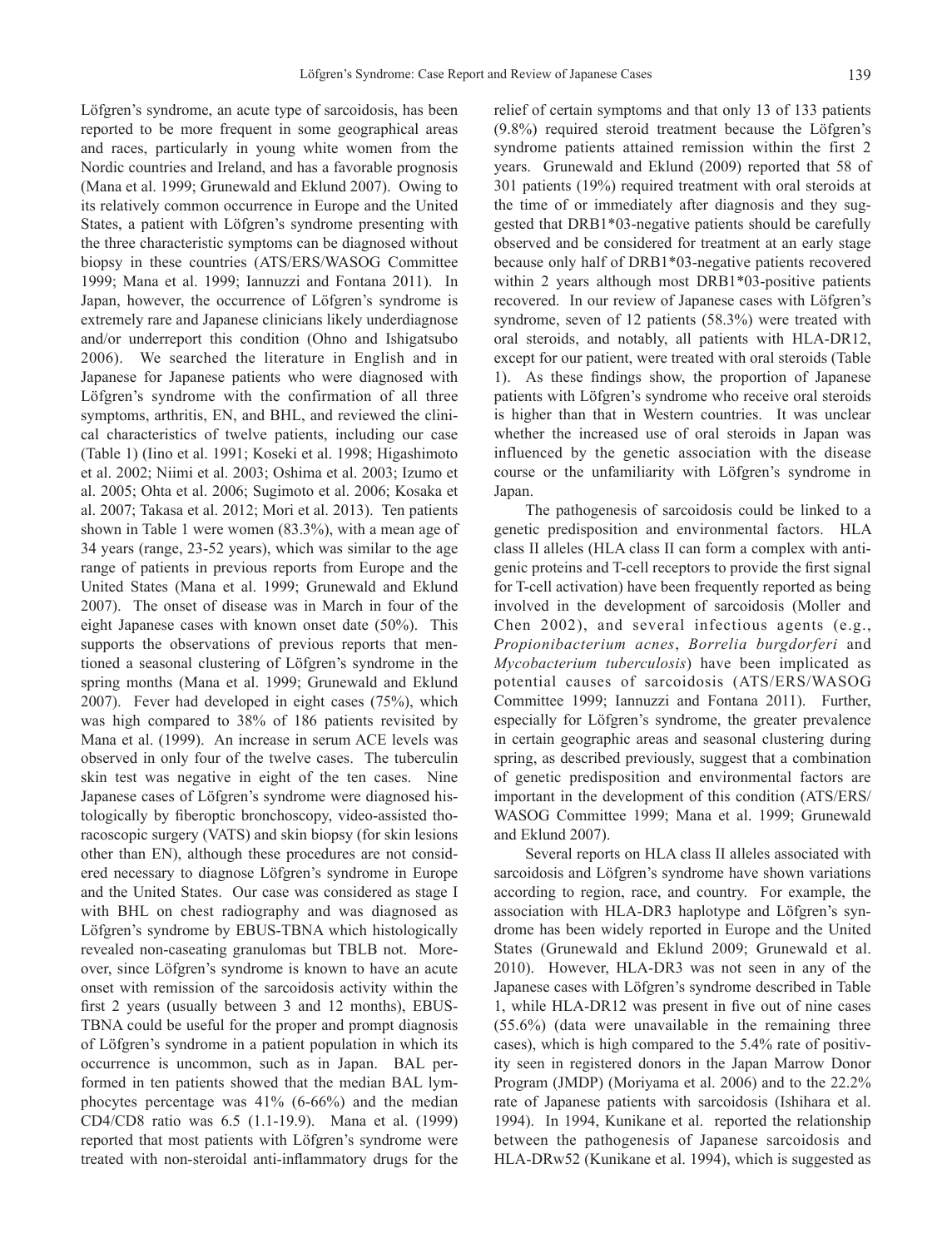|                |                        |                                 |             |                                                                                                                                                                                                                                  |                         |                          |         |                         | Table 1. Clinical features of twelve Japanese patients with Löfgren's syndrome, including the present case.          |                           |                                   |                                                             |                               |
|----------------|------------------------|---------------------------------|-------------|----------------------------------------------------------------------------------------------------------------------------------------------------------------------------------------------------------------------------------|-------------------------|--------------------------|---------|-------------------------|----------------------------------------------------------------------------------------------------------------------|---------------------------|-----------------------------------|-------------------------------------------------------------|-------------------------------|
| Case           | publication<br>Year of | Author                          | Age/<br>Sex | Initial symptoms<br>Month of onset/                                                                                                                                                                                              | Fever                   | Stage                    | $ACE^a$ | Tuberculin<br>skin test | confirmation<br>Histological                                                                                         | Lymphocytes<br>in BAL (%) | CD4/CD8<br>ratio in<br><b>BAL</b> | HLA                                                         | Treatment                     |
|                | 1991                   | lino et al.                     | 23/F        | Polyarthralgia, EN, fever<br>March/                                                                                                                                                                                              | High                    | $\overline{\mathrm{H}}$  | 25.4    | Negative                | (cervical lymph node)<br>NCG                                                                                         | Ä                         | A                                 | A                                                           | Supportive care<br>with NSAID |
| $\sim$         | 1998                   | Koseki et al.                   | 26/F        | Ankle arthralgia<br>November/                                                                                                                                                                                                    | Low                     | $\equiv$                 | 17.2    | Negative                | NCG (VATS, skin)                                                                                                     | 26                        | 19.9                              | A2, A21(10), B35,<br>Cw8,<br>DR4, DR12(5), DQ3<br>B48, Cw3, | PSL 2.5 mg/day                |
| 3              | 2002                   | Higashimoto<br>et al.           | 49/F        | Knee arthralgia, EN<br>$\overrightarrow{\text{nd}}$                                                                                                                                                                              | No fever                | $\overline{ }$           | 17.8    | Negative                | NCG (TBLB)                                                                                                           | 4                         | 9.8                               | A2, A25(9), B62(15),<br>B54(22), Cw3, DR2,<br>DR4           | Supportive care<br>with NSAID |
| 4              | 2003                   | Niimi et al.                    | 30/F        | Polyarthralgia, EN<br>$\operatorname{nd}$                                                                                                                                                                                        | No fever                | $\equiv$                 | 36.4    | $_{\rm nd}$             | (TBLB, synovialis)<br>NCG                                                                                            | $50\,$                    | 4.8                               | B61(40),<br>B56(22),<br>DR12(5)                             | PSL 30 mg/day                 |
| 5              | 2003                   | Oshima et al.                   | 52/F        | Polyarthralgia, EN, fever<br>March/                                                                                                                                                                                              | High                    | $\overline{ }$           | 17.4    | Negative                | NCG (VATS)                                                                                                           | 47                        | 8.3                               | A31, A33, B51, B44,<br>DR4                                  | PSL 30 mg/day                 |
| $\circ$        | 2005                   | Izumo et al.                    | 27/M        | Ankle arthralgia<br>$\mathbf{March}\mathcal{N}$                                                                                                                                                                                  | High                    | $\equiv$                 | 32.2    | Negative                | NCG (TBLB, skin)                                                                                                     | 66                        | 2.8                               | A2, B48, B51(5),<br>DR4, DR12(5)                            | PSL 30 mg/day                 |
| $\overline{ }$ | 2006                   | Ohta et al.                     | 26/F        | Polyarthralgia, EN<br>$\overrightarrow{p}$                                                                                                                                                                                       | $\mathbb{R}^n$          | $\equiv$                 | 23.4    | Negative                | NCG (TBLB, skin)                                                                                                     | 18                        | 8.4                               | $B56(22)$ , $B52(5)$ ,<br>DR2, DR12(5)                      | PSL 30 mg/day                 |
| ${}^{\circ}$   | 2006                   | Sugimoto<br>et al.              | 35/F        | Ankle arthralgia<br>March/                                                                                                                                                                                                       | $\overline{\mathbf{n}}$ | $\overline{\phantom{0}}$ | 19.0    | $10 \text{ mm}$         | nd                                                                                                                   | $_{\rm nd}$               | $\overline{\mathbf{a}}$           | nd                                                          | Supportive care<br>with NSAID |
| $\circ$        | 2007                   | Kosaka et al.                   | 28/F        | EN, polyarthralgia<br>February/                                                                                                                                                                                                  | High                    | $\equiv$                 | 15.0    | Negative                | nd                                                                                                                   | 65.3                      | 8.0                               | A2, A24, B52, B56,<br>DR14, DR15                            | PSL 30 mg/day                 |
| $\equiv$       | 2012                   | Takasa et al.                   | 51/F        | Skin and subcutaneous<br>December/<br>nodules                                                                                                                                                                                    | Low                     |                          | 20.1    | Negative                | NCG (Skin)                                                                                                           | 25.3                      | 4.9                               | B7, B51, DR01,<br>DR <sub>04</sub>                          | Steroid ointment              |
| $\equiv$       | 2013                   | Mori et al.                     | 32/M        | Polyarthralgia, fever, EN<br>$\overrightarrow{a}$                                                                                                                                                                                | High                    | $\equiv$                 | 28.8    | nd                      | No histological<br>confirmation                                                                                      | 38.0                      | $\Box$                            | nd                                                          | PSL 40 mg/day                 |
| $\overline{c}$ | 2014                   | Present case                    | 34/F        | Ankle arthralgia<br>December/                                                                                                                                                                                                    | Low                     |                          | 17.5    | $11~\mathrm{mm}$        | (EBUS-TBNA)<br>Granuloma                                                                                             | $\circ$                   | 3.4                               | A2, B35, B44, Cw8,<br>Cw14, DR12, DR13                      | Supportive care<br>with NSAID |
|                |                        | Normal range: 7.0-25.0 U/L.     |             |                                                                                                                                                                                                                                  |                         |                          |         |                         |                                                                                                                      |                           |                                   |                                                             |                               |
|                |                        |                                 |             | ACE, angiotensin-converting enzyme; BAL, bronchoalveolar lavage; EBUS-TBNA, endobronchial ultrasound-guided transbronchial needle aspiration; EN, erythema nodosum; F,<br>female; M, male; NCG, non-caseating granulomas; nd, no |                         |                          |         |                         | data; NSAID, non-steroidal anti-inflammatory drug; PSL, prednisolone; TBLB, transbronchial lung biopsy; VATS, video- |                           |                                   |                                                             |                               |
|                |                        | assisted thoracoscopic surgery. |             |                                                                                                                                                                                                                                  |                         |                          |         |                         |                                                                                                                      |                           |                                   |                                                             |                               |

# 140 Y. Ishimatsu et al.